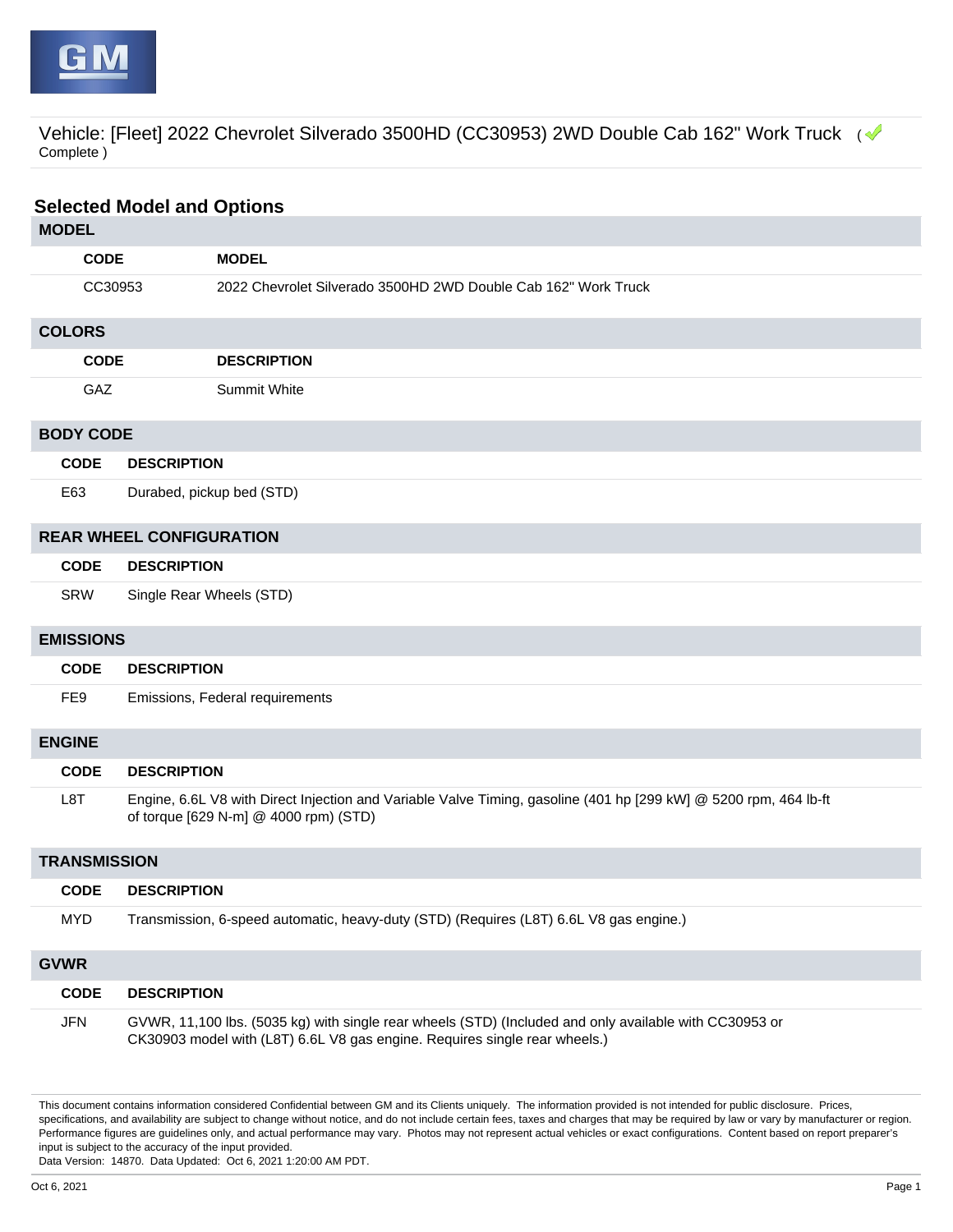

Vehicle: [Fleet] 2022 Chevrolet Silverado 3500HD (CC30953) 2WD Double Cab 162" Work Truck ( Complete )

| <b>AXLE</b>      |                                                                                                                                                                                                                                                                                                                                                       |  |  |  |  |
|------------------|-------------------------------------------------------------------------------------------------------------------------------------------------------------------------------------------------------------------------------------------------------------------------------------------------------------------------------------------------------|--|--|--|--|
| <b>CODE</b>      | <b>DESCRIPTION</b>                                                                                                                                                                                                                                                                                                                                    |  |  |  |  |
| GT4              | Rear axle, 3.73 ratio (Requires (L8T) 6.6L V8 gas engine. Not available with (L5P) Duramax 6.6L Turbo-Diesel V8<br>engine.)                                                                                                                                                                                                                           |  |  |  |  |
|                  | PREFERRED EQUIPMENT GROUP                                                                                                                                                                                                                                                                                                                             |  |  |  |  |
| <b>CODE</b>      | <b>DESCRIPTION</b>                                                                                                                                                                                                                                                                                                                                    |  |  |  |  |
| 1WT              | Work Truck Preferred Equipment Group includes standard equipment                                                                                                                                                                                                                                                                                      |  |  |  |  |
| <b>WHEELS</b>    |                                                                                                                                                                                                                                                                                                                                                       |  |  |  |  |
| <b>CODE</b>      | <b>DESCRIPTION</b>                                                                                                                                                                                                                                                                                                                                    |  |  |  |  |
| <b>PYT</b>       | Wheels, 18" (45.7 cm) painted steel (STD) (Requires single rear wheels.)                                                                                                                                                                                                                                                                              |  |  |  |  |
| <b>TIRES</b>     |                                                                                                                                                                                                                                                                                                                                                       |  |  |  |  |
| <b>CODE</b>      | <b>DESCRIPTION</b>                                                                                                                                                                                                                                                                                                                                    |  |  |  |  |
| QF <sub>6</sub>  | Tires, LT275/70R18E all-terrain, blackwall (STD) (Requires single rear wheels.)                                                                                                                                                                                                                                                                       |  |  |  |  |
|                  | <b>SPARE TIRE</b>                                                                                                                                                                                                                                                                                                                                     |  |  |  |  |
| <b>CODE</b>      | <b>DESCRIPTION</b>                                                                                                                                                                                                                                                                                                                                    |  |  |  |  |
| <b>ZYG</b>       | Tire, spare LT275/70R18 all-terrain, blackwall (STD) (Included and only available with (QF6) LT275/70R18E all-<br>terrain, blackwall tires with (E63) Durabed, pickup bed single rear wheel models. Available to order when (ZW9)<br>pickup bed delete and (QF6) LT275/70R18E all-terrain, blackwall tires are ordered with single rear wheel models) |  |  |  |  |
| <b>PAINT</b>     |                                                                                                                                                                                                                                                                                                                                                       |  |  |  |  |
| <b>CODE</b>      | <b>DESCRIPTION</b>                                                                                                                                                                                                                                                                                                                                    |  |  |  |  |
| <b>GAZ</b>       | <b>Summit White</b>                                                                                                                                                                                                                                                                                                                                   |  |  |  |  |
|                  | <b>SEAT TYPE</b>                                                                                                                                                                                                                                                                                                                                      |  |  |  |  |
| <b>CODE</b>      | <b>DESCRIPTION</b>                                                                                                                                                                                                                                                                                                                                    |  |  |  |  |
| AE7              | Seats, front 40/20/40 split-bench with upper covered armrest storage with fixed lumbar (STD)                                                                                                                                                                                                                                                          |  |  |  |  |
|                  | <b>SEAT TRIM</b>                                                                                                                                                                                                                                                                                                                                      |  |  |  |  |
| <b>CODE</b>      | <b>DESCRIPTION</b>                                                                                                                                                                                                                                                                                                                                    |  |  |  |  |
| H <sub>2</sub> G | Jet Black, Vinyl seat trim                                                                                                                                                                                                                                                                                                                            |  |  |  |  |

This document contains information considered Confidential between GM and its Clients uniquely. The information provided is not intended for public disclosure. Prices, specifications, and availability are subject to change without notice, and do not include certain fees, taxes and charges that may be required by law or vary by manufacturer or region. Performance figures are guidelines only, and actual performance may vary. Photos may not represent actual vehicles or exact configurations. Content based on report preparer's input is subject to the accuracy of the input provided.

Data Version: 14870. Data Updated: Oct 6, 2021 1:20:00 AM PDT.